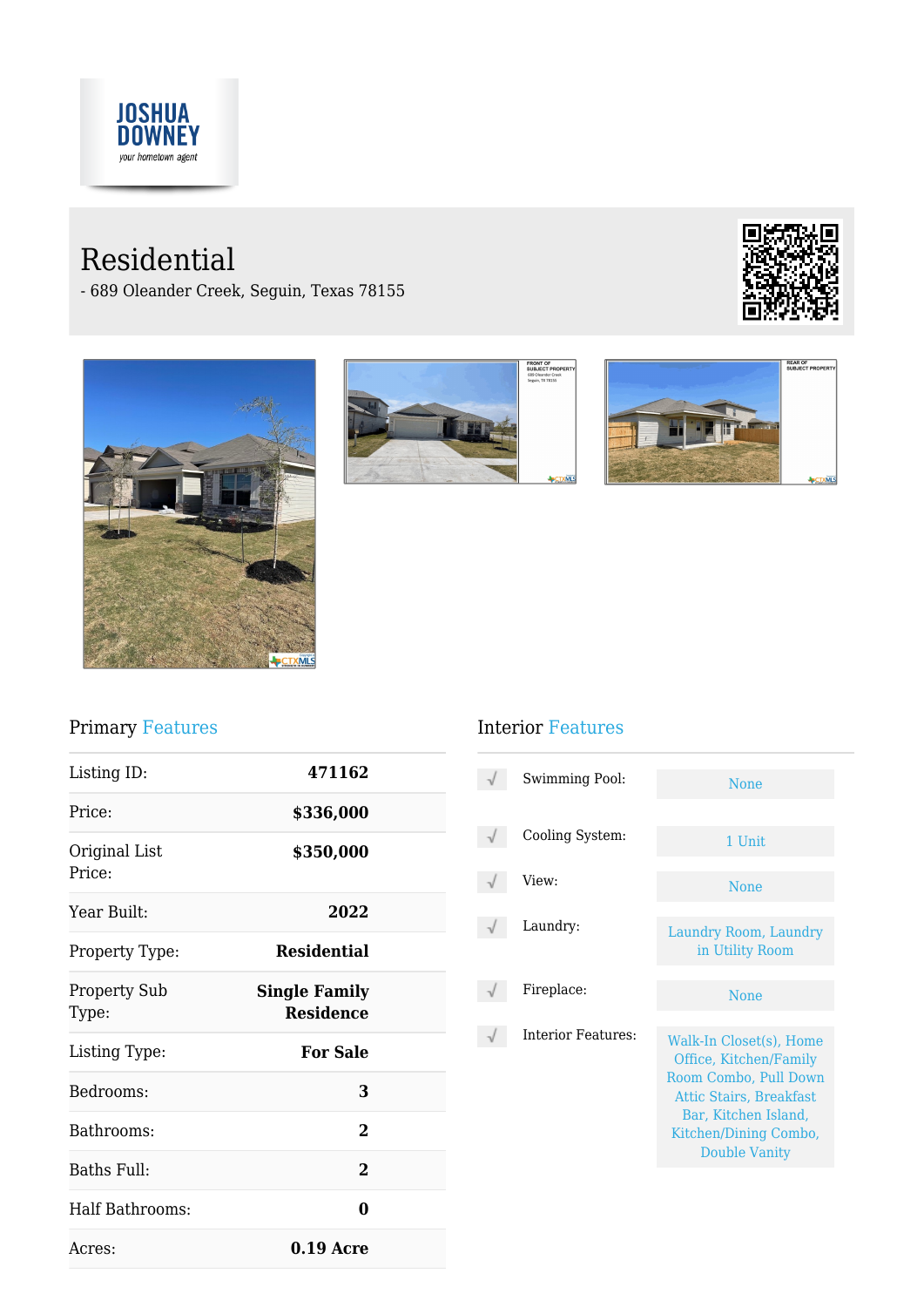### Location Information

| Country:              | <b>US</b>         |
|-----------------------|-------------------|
| State:                | TX                |
| County:               | <b>Guadalupe</b>  |
| City:                 | Seguin            |
| Subdivision:          | <b>GreenField</b> |
| Zipcode:              | 78155             |
| <b>Street Suffix:</b> | <b>Creek</b>      |
| Parcel Number:        | 179629            |

### External Features

| Fencing:                     | <b>Back Yard</b>                                        |
|------------------------------|---------------------------------------------------------|
| Foundation:                  | <b>Slab</b>                                             |
| Waterfront:                  | N <sub>0</sub>                                          |
| List Office<br>Name:         | <b>Keller Williams</b><br>Heritage                      |
| AssociationFee:              | \$0                                                     |
| AssociationFee:              | \$0                                                     |
| AssociationFeeF<br>requency: | \$0                                                     |
| AssociationFeeIn<br>cludes:  | \$0                                                     |
| Appliances:                  | Dishwasher, Disposal,<br>Microwave, Electric<br>Cooktop |
| AssociationFee:              | \$100                                                   |
| AssociationFeeF<br>requency: | \$0                                                     |
| CommunityFeature<br>s:       | <b>None</b>                                             |
|                              |                                                         |

## Additional

 $\sqrt{}$ 

Other Utilities: Electricity Available, Water Available

#### ConstructionMat **Brick,Vinyl Siding**erials: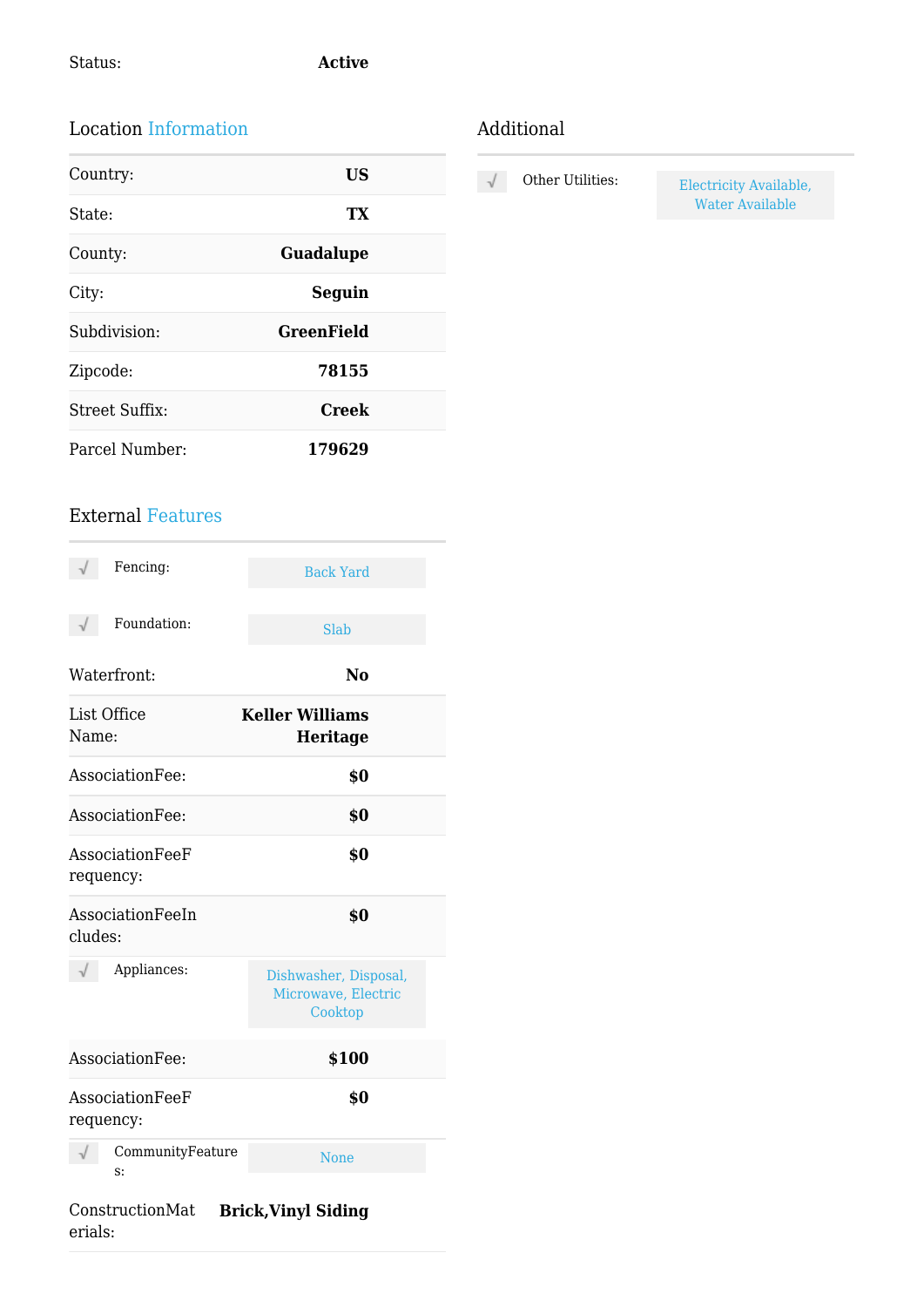#### TaxYear:

| DaysOnMarket:                          | 54                                      |
|----------------------------------------|-----------------------------------------|
| GarageYN:                              | <b>Yes</b>                              |
| GarageSpaces:                          | $\overline{2}$                          |
| Roof:                                  | Shingle, Composition                    |
| HighSchool:                            | <b>Seguin High School</b>               |
| $\sqrt{}$<br>MiddleOrJuniorSch<br>ool: | <b>Jim Barnes Middle School</b>         |
| ElementarySchool:<br>$\sqrt{}$         | <b>Koennecke Elementary</b>             |
| LivingArea:                            | 1,930 Sqft                              |
| Levels:                                | One                                     |
| StreetDirSuffix:                       | E                                       |
| StreetDirPrefix:                       | W                                       |
| Flooring:                              | Carpet, Laminate                        |
| FrontageType:                          | <b>Other</b>                            |
| ExistingLeaseTy<br>pe:                 | <b>Not for Lease</b>                    |
| Sewer:                                 | Public Sewer, Not<br>Connected (nearby) |
| TaxAnnualAmou<br>nt:                   | \$0                                     |
| NewConstructio<br>nYN:                 | Yes                                     |
| DirectionFaces:                        | <b>Northwest</b>                        |
| ElementaryScho<br>olDistrict:          | <b>Seguin ISD</b>                       |
| HighSchoolDistri<br>ct:                | <b>Seguin ISD</b>                       |
| MiddleOrJuniorS<br>choolDistrict:      | <b>Seguin ISD</b>                       |
| WaterBodyName                          | <b>None</b>                             |

Agent Info